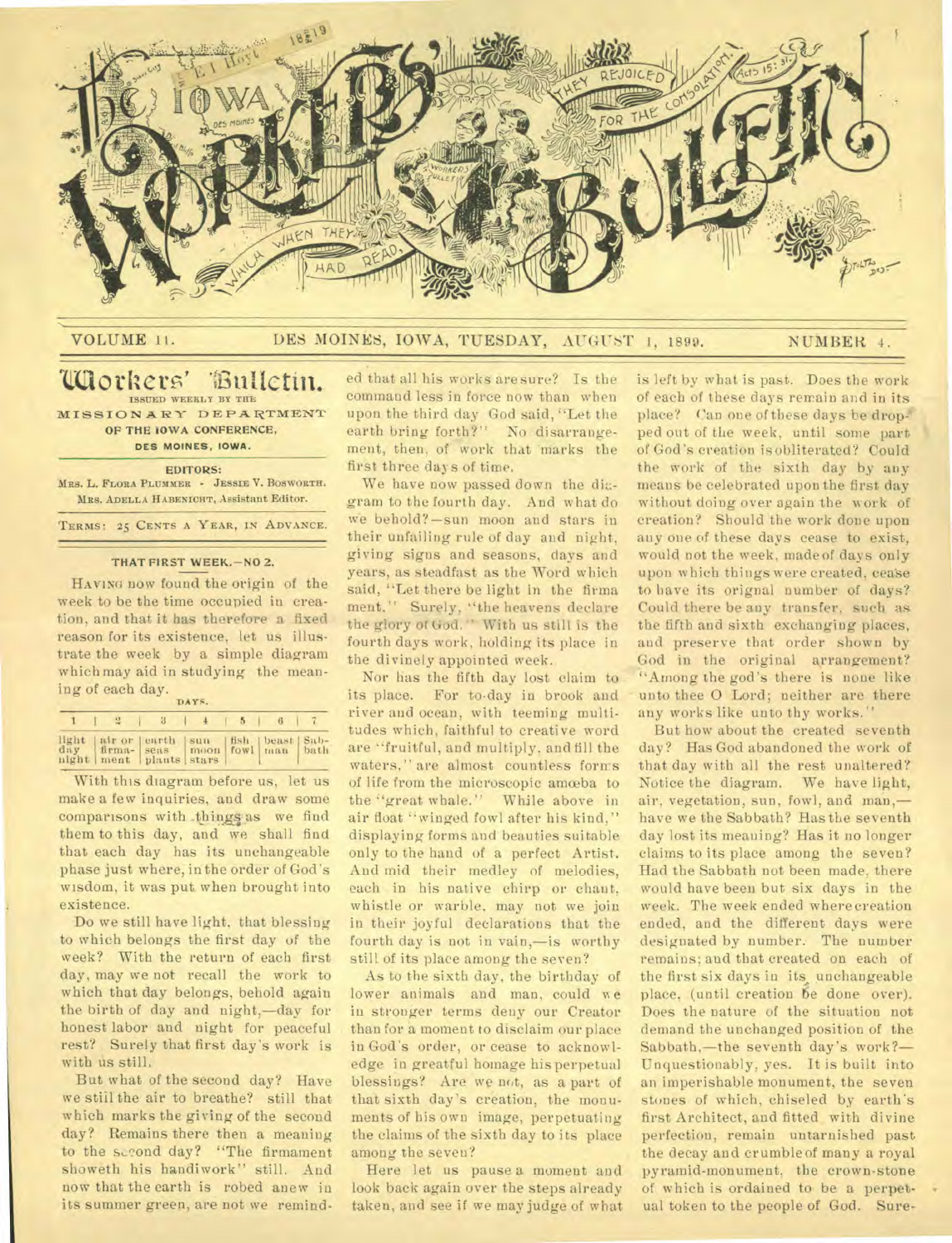ly "the word of the Lard is right; and all his works are done in truth." *"All thy* works shall praise thee, 0 Lord." B. E. **NICOLA.** 

#### **LOVELAND, COLORADO.**

I AM no longer a member of the Iowa Conference, but I can not at once get over the habit, of nine year's cultiva tion of reporting to the BULLETIN, so here is one more report.

After meeting my family, and attending the last days of the Iowa campmeeting, we visited relatives for a few days, and then came across the long stretches of prairie to our new home under the giant protection of God's great mountains. We visited the Omaha mission on our way, and found it doing a good work. Sister Mary Coy. of Sigourney, is connected with this mission, and appears greatly to enjoy her work, which is highly appreciated by those for whom she is *giving* her life in loving service. From Omaha to Denver we traveled on the Union Pacific railroad. This is the most pleasant route to Colorado. They have good tracks, good trains, and very little dust.

We are very pleasantly located at Loveland. This place is sixty-one miles north-west of Denver. It is situated in the very garden spot of Colorado. It is only six miles from the mountains, but the land is as level and as beautiful to look upon as the fairest portions of old Iowa. To the west we can see the great Rocky Mountains rising in all their grandeur, one above another. The highest peaks are clothed above the timber line with great patches of the whitest snow. The mountains fill the whole west, and run north and south as far as eye can see until lost in the blueness of distance. Their snow-capped peaks can be seen all the year round from the streets of Loveland, but the shade trees are so large and abundant that the mountains can not be seen from the sidewalk unless in the west part of town. But from any of the streets, as -one looks to the west, can be seen the mighty peaks and domes of the everlasting hills. The days are warm here in the summer, but nothing like Iowa. Sun strokes and cyclones are said to be unknown. No matter how hot the days, at evening the cool air comes down from the mountains, so that sleep is most refreshing, and a comfort or two on the beds truly prove a comfort. The water here is all soft, and comes from the springs among the

rocks and the melting snow on the mountains. There is very little rain, although we have had several showers the last few days. But there is an abundance of water; and everywhere, on every street, and on every farm are sparkling streams of mountain water. This is irrigation. The water is constantly flowing, so that the husbandman can have rain at any time he wishes it. The land looks like a watered garden, which it truly is. The air is clear and bracing. The people are as orderly and sociable as in any eastern community, but more liberal in their views.

We are delighted with this part of Colorado. We are all of good health and good courage. We have a tent pitched in the town now, and, in company with Eld. Ziegler and wife, are making a special effort. The tent is centrally located on a nice lot, surrounded by five large shade trees. We would like to see some of our old friends come to meeting. We are making the acquaintances of a number of Iowa people. There are a great many of them here.

H. M. *J.* **RICHARDS.** 

## **FIELD REPORTS.**

## **STORY CITY.**

**WHEN** we first came to this place things looked dark. A few of our friends were not in favor of having meetings here at first, but word came to us as it did to Joshua. Joshua 5:14, 15. We spent a couple of days looking for a location for the tent, but was refused all suitable places. At last we were granted the privilege of pitching the tent on a public street for a few days, but we could not accept this favor. Then they wanted \$3.00 per month. After having a con versation with the committee, they decided to let us have it three months for \$5.00.

We began meetingsJuly 8, and have had meeting every night except Monday nights. We have a pretty fair attendance, which is increasing every week, and they pay very good attention. This is not a new field of labor. Brn. John F. Hansen and Lewis Johnson were here fourteen or sixteen years ago. Another brother was here later, and was nearly killed by a mob.

We have ordered a club of our Danish papers, and are canvassing the town. We have from the very beginning, sold and given away tracts and pamphlets on almost every subject that we have presented. We have

also ' commenced holding meetings every Sunday in a schoolhouse about two miles from town, thus giving those in the country a chance to hear the truth. Bro. Lewis Johnson has not been with us until recently, on account of sickness. Our donations have amounted to nearly \$10.00. We believe that the Lord has a people here that will come out and be separate from all that is not in harmony with God's will. N. C. BERGERSEN,

LEWIS **JOHNSON**, **PETER LINDAHL.** 

### **HAWKEYE,**

**ELD.** J. W. **ADAMS** and Bro. T. S. Jackson visited our church Sabbath and Sunday, July 15, 16. Five meetings were held, which were indeed "meat in due season," and a refreshing to each precious soul present. Quite a number of the West Union church were present also. The Spirit of the Lord came very near and impressed each heart, for which we feel very thankful to God. The points brought out at each meeting were very interesting, and made a deep impression upon each one present.

At the close of the meetings. Eld. Adams ordained us au elder, which is what we have longed for. We felt like sheep without a shepherd; but now are of better courage, and intend to be with those that go forward, and not with those that draw back. Two united with the church.

As a result of the meetings, \$225.00 were raised for the Sanitarium. May the Lord help each one of us to befaithful, and press together, and move onward with the pillar of cloud as it moves on toward the promised land. **MRS. LEONARD** *J.* **DIETEL.** 

#### **FT. DODGE.**

**WE** pitched our tent in this place, and commenced meetings Sunday evening, June 18. Our attendance was small from the first. It seemed almost impossible to get the people to attend the meetings. We visited them at their homes, and gave them a personal invitation to come to the tent. They seemed very friendly, and many of them promised to come. but they did not do so. Of the few that attended the meetings, five accepted the truth, and are keeping the commandments of God. Six persons were baptized, among those was a brother from Humboldt, and a sister from Badger. We feel to praise the Lord for the workings of his Spirit, in causing so many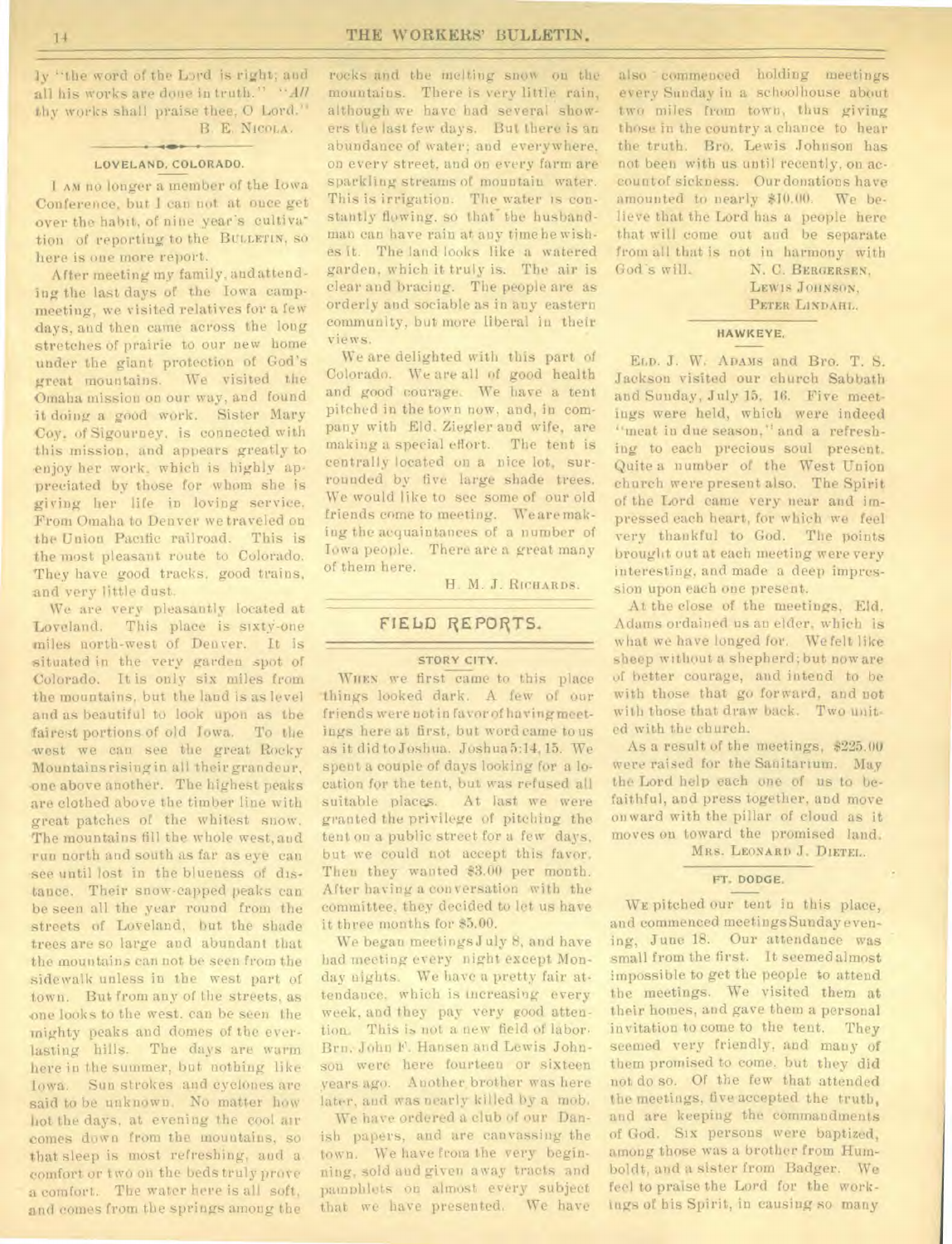to accept this precious truth, from the small number that attended the meetings. We continued the meetings for three weeks. The interest did not warrant us staying any longer, and having a very urgent call to come to Mineral Ridge, we took down the tent, and removed to this place.

We commenced meetings July 14, and up to this writing, we have held four meetings with a *good* attendance. The people seem very friendly, and many assisted us in pitching our tent and in getting ready for the meeting.

W. B. EVERHART, HENRY JOHNSON.

### **EMERSON, MILLS CO.**

**WE** came to this place June 21, and secured the use of a beautiful park near the central part of the place, and commenced meetings the following Friday evening. This is a town of about 500 inhabitants. It is quite an aristocratic community, with fine residences, and scarcely any poor people. At first there was no interest whatever, not even curiosity to come to our meetings. Two nice evenings no one at all appeared. This was ex-plained partially by the fact that series of meetings have been held recently in Glenwood, Hastings, and Strahan,-places only a few miles from here; so our people and their work were not unknown, at least by reputation. A lecturer with stereopticon views was also here for a number of evenings. .It seemed doubtful at first whether we could secure a hearing. However, we advertised quite thoroughly, and visited every house in the place three or four times with programs of the subjects for the different evenings. Finally a few of the citizens came. and were interested enough to return again bringing a few more, and these in turn also came back with others. Thus our attendance and interest have been steadily increasing. Some of the best and most influential citizens are now our regular attendants, and they seem much interested, and say they believe everything that has thus far been presented. We have scarcely ever been in a place where the audience appeared as respectful and interested as here. We feel confident that from the evi dences we see that God has a work for us, and a people for himself, in this vicinity. We are glad for the assistance of Bro. C. T. Adams who is with us for a few days, and also for the help of Sister Mary Hannah in the music.

We are glad that the camp-meeting, announced in the BULLETIN for this part of the State, will be held here, instead of at Malvern. We are of good courage as we see what the Lord has done for the work in Emerson.

FRANK A. WASHBURN, PARK **P.** ADAMS, **J.** C. MUSSELMAN.

## **THE 800K WORK.**

#### CANVASSING REPORT **FOR WEEK**  ENDING JULY 21, **1899.**

| Hrs.                                                                 | Ord.            | Val.                |  |  |  |  |  |
|----------------------------------------------------------------------|-----------------|---------------------|--|--|--|--|--|
| THE COMING KING,                                                     |                 |                     |  |  |  |  |  |
|                                                                      | Ħ               | \$11.00             |  |  |  |  |  |
| Mrs. H. B. Tilden. "<br>20                                           | $\overline{9}$  | $-9.00$             |  |  |  |  |  |
| $\ldots$ . 26<br>Mary Haskell, Kellogg.                              | 11              | 11.00               |  |  |  |  |  |
| Cora Countryman,<br>18                                               | 5               | 5.00                |  |  |  |  |  |
| Susan Haskell, Seymour  18                                           | ×               | 8.50                |  |  |  |  |  |
| x<br>Nettie Brown.<br>18                                             | $\overline{9}$  | 9.50                |  |  |  |  |  |
| Arthur Rhoads, Sibley16                                              | $_{11}$         | 11.00               |  |  |  |  |  |
| R. L Bennett, Riceville 14                                           | $+6$            | 700                 |  |  |  |  |  |
| Jesse R. Marsh.<br>$\mathbf{r}$ .<br>26                              | 8               | 8.50                |  |  |  |  |  |
| Carl Rasmussen. Rodney31                                             | $\overline{9}$  | 9.00                |  |  |  |  |  |
| Belle Rowland, Laporte City24                                        | $-8$            | 8.00                |  |  |  |  |  |
| Dora Rasmussen, Vinton 30                                            | 12              | 12.00               |  |  |  |  |  |
| PearlD. Bascom, Independence 21<br>44                                | 6               | 6.25                |  |  |  |  |  |
| Christine Henricksen,<br>21                                          | $\tau$          | 7.00                |  |  |  |  |  |
|                                                                      | 20<br>13        | 20.00               |  |  |  |  |  |
| Mrs. C. E. Vosburgh, Mo, Valley, 27<br>D. N. Johnson, Parkersburg 35 | 21              | 13.00<br>21.00      |  |  |  |  |  |
| Ervin W. Warner, Bethlehem44                                         | 8               | \$.00               |  |  |  |  |  |
| Geo. Durkee. Cooper13                                                | $\mathbf{I}$    | \$1.00              |  |  |  |  |  |
|                                                                      |                 |                     |  |  |  |  |  |
| PROPHECIES OF JESUS AND COMING KING.                                 |                 |                     |  |  |  |  |  |
| Burton Church, Bethlehem34                                           | $7\overline{ }$ | 7.00                |  |  |  |  |  |
| PROPHECIES OF JESUS.                                                 |                 |                     |  |  |  |  |  |
| Lewis Hilliard, Algona 47                                            | 22              | 40.25               |  |  |  |  |  |
| C. E. Vosburgh. Mo. Valley 50                                        | 15              | 27.25               |  |  |  |  |  |
| Henry Baetke, Audubon 47                                             | $\overline{7}$  | 14.25               |  |  |  |  |  |
| HERALDS OF THE MORNING.                                              |                 |                     |  |  |  |  |  |
| Will Mulder, Orange City40                                           | $\overline{4}$  | 85.00               |  |  |  |  |  |
| Olive Lefaye, Hawarden30                                             | 29              | 36.50               |  |  |  |  |  |
| C. A. Anderson, Radcliffe 38                                         | 16              | 21.00               |  |  |  |  |  |
| A. F. French,<br>40                                                  | 17              | 21.25               |  |  |  |  |  |
| Lloyd Manfull, Waterloo 43                                           | 8               | 10,50               |  |  |  |  |  |
| BIBLE READINGS.                                                      |                 |                     |  |  |  |  |  |
| F. E. Lamb, Creston.   27                                            | $\beta$         | \$13.00             |  |  |  |  |  |
| GREAT CONTROVERSY.                                                   |                 |                     |  |  |  |  |  |
| E. A. Warner, Waterloo47                                             | 6               | 15.00               |  |  |  |  |  |
| J. P. Gaede, Audubou  52                                             | 12              | 21.75               |  |  |  |  |  |
| DANIEL AND THE REVELATION.                                           |                 |                     |  |  |  |  |  |
|                                                                      |                 |                     |  |  |  |  |  |
| Edward Everett, Ocheyedan23                                          | $_{3}$          | \$8.00              |  |  |  |  |  |
| MISCELLANEOUS.                                                       |                 |                     |  |  |  |  |  |
| P. W. Atkinson, Ringsted47                                           | 12              | 19.45               |  |  |  |  |  |
| H. F. Lamb, Onawa35                                                  | $\mathbf{3}$    | 21.00               |  |  |  |  |  |
| DELIVERIES.                                                          |                 |                     |  |  |  |  |  |
| Books.                                                               | Value.          | Lost.               |  |  |  |  |  |
| H. B. Tilden.  12                                                    | \$12.00         | $\bf{0}$            |  |  |  |  |  |
| Cora Countryman 1                                                    | 1.00            | $\bf{0}$            |  |  |  |  |  |
| Jesse R. Marsh<br>$\overline{2}$                                     | 2.00            | $\bf{0}$            |  |  |  |  |  |
| Arthur Rhoads<br>$\mathbf{2}$                                        | 2.00            | $\ddot{\mathbf{0}}$ |  |  |  |  |  |
| Christine Henricksen,  1                                             | 1.00            | U                   |  |  |  |  |  |
| Pearl D. Bascom<br>$\overline{2}$                                    | 2.00            | $\mathbf{U}$        |  |  |  |  |  |
| Cora M. Davis<br>$\overline{2}$                                      | 2.00            | $\overline{0}$      |  |  |  |  |  |
| Will Mulder<br>$\mathbf{1}$                                          | 1.25            | $\bf{0}$            |  |  |  |  |  |
|                                                                      | 1,25            | $\overline{0}$      |  |  |  |  |  |
| *Flyod Manfull 1                                                     | 1.00            | $\mathbf 0$         |  |  |  |  |  |
| H. F. Lamb<br>$\overline{2}$                                         | 7.00            | $\overline{2}$      |  |  |  |  |  |
| Geo. Durkee<br>$\mathbf{1}$                                          | 1.00            | $\overline{0}$      |  |  |  |  |  |
| SUMMARY.                                                             |                 |                     |  |  |  |  |  |
|                                                                      |                 |                     |  |  |  |  |  |

|                   | 34 |
|-------------------|----|
| " " orders    350 |    |
|                   |    |
|                   |    |
|                   |    |
|                   |    |
| *Damaged books.   |    |

The summary for week ending July 14 should read: No. of orders, 339; value of orders, \$395.80; total value \$505.07.

#### **FROM THE CANVASSERS.**

R. L. BENNETT, RICEVILLE: have enjoyed the work more than ever before. People seem to be interested in the coming of the Lord. I hope my health will be so that I can continue in the work of the Master."

LEWIS HILLIARD, ALGONA: "I have been working among the German<br>Catholics this week. While I was Catholics this week. canvassing a Protestant, a man drove up. Becoming interested, he got out of the wagon, and came close by, asking several questions. When I had finished the canvass, he took the book and looked it through. He gave me an order, remarking that it was a good book. The first man asked him if he was allowed to read such a book, to which he made no reply. He also bought a book for children. I had always thought it was not much use to canvass Catholics, but I have changed my mind."

## **TfiE SABBATH-SCHOOL.**

CONDUCTED BY MRS. JESSIE L. ADAMS.

# **TO SUPERINTENDENTS AND TEACHERS.**

*(Concluded.)* 

SUPERINTENDENTS, never scold nor complain before your teachers or scholars. If you wish to influence the school for good, put away the whip, and exert a heaven-inspiring influence which will carry the minds of all with you. In making plans and regulations for the school, let them represent as nearly as possible, the voice of the school. In some schools there is a sharp, critical spirit. Much is made of forms and rules, while the weightier matters, mercy and the love of God, are neglected. Let all be cheerful. If any have clouds encompassing their souls, let them work out into the sunlight before they enter the Sabbathschool. A mother who is constantly relatiugher discouragements. complaining to her children of their lack of appreciation, can not have proper control of them. So will it be with you, teachers and superintendents. If you see a lack in this respect, do not lessen your• influence by speaking of it; but in a quiet way set influences to work to correct the evil. Plan study how to secure a well-organized, well-disciplined school. All in the school should feel themselves learners. It is a noble thing to teach; it is a blessed thing to learn. We should have more of a burden for souls, and should pray daily that strength and wisdom may be given us for the Sabbath. Teachers, meet with your classes. Pray with themand teach them how to pray. Let the heart be softened, and the petitions be short and simple, but earnest. We want to see whole classes of young people being converted to God, and growing up useful members of the church.-Mrs. *E. G. White, in "S. S. Worker."*